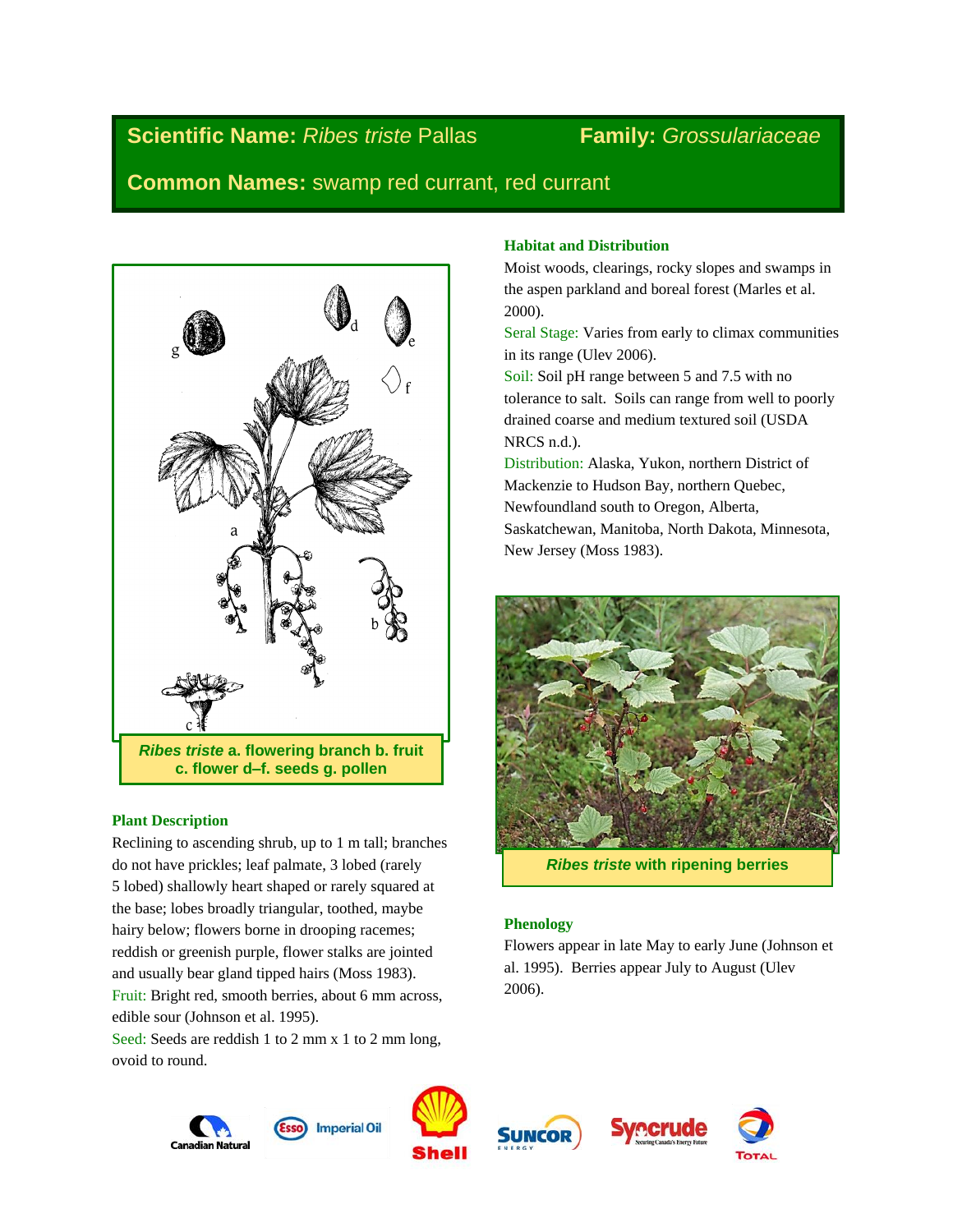#### **Pollination**

Bees are the main pollinators of all *Ribes* species; they gather both nectar and pollen (CYSIP: Botany n.d.). *Ribes* spp. are often wind pollinated (Ulev 2006).

### **Seed Dispersal**

Animal dispersed by numerous predators (Ulev 1990), especially birds (CYSIP: Botany n.d.).

#### **Genetics**

2n=16 (Moss 1983).

#### **Seed Processing**

Collection: The fruit should be stripped or picked as soon as they are ripe to avoid losses to birds and other wildlife (Young and Young 1992). Seed Weight: 3.2 g/1,000 seeds. Harvest Dates: July to August (Ulev 2006). Cleaning: *Ribes* spp. seeds can be cleaned by maceration and floatation (Young and Young 1992). Storage Behaviour: Unknown. Likely orthodox, tolerant of drying prior to cold storage. Storage: *Ribes* spp. seeds can be stored for long periods of time in sealed containers at low temperatures (Young and Young 1992). Longevity: Marked decline in viability after one year of seed stored at room temperature.

### **Propagation**

Natural Regeneration: By seed and very likely vegetative though the latter is not definitive (Ulev 2006).

Germination: Epigeal (cotyledons above ground) germination (Young and Young 1992). Nichols (1934) found that a greater percentage of seeds germinated without refrigeration. They also germinated more quickly without stratification. Pre-treatment: *Ribes* spp. seeds are dormant and require a prolonged stratification and/or a wide variety of diurnal temperatures in order for the seeds to germinate (Young and Young 1992). However, Nichols (1934) found stratification unnecessary.

630 to 340 seeds/ $m^2$  (Young and Young 1992). Vegetative Propagation: Many *Ribes* spp. can be propagated by hardwood cuttings taken in the fall (Young and Young 1992). **Aboriginal/Food Uses**

seedbeds (Young and Young 1992).

Food: Berries are eaten fresh or cooked to make jelly (they have high pectin content (Royer and Dickinson 1996)). The stem can be made into a bitter tea (Marles et al. 2000).

Direct Seeding: Sow at a depth of 0.6 cm in mulched

Seed Rate: *Ribes sp*. seeds should be sown at a rate of

Medicinal: Can be used as an eye wash and to bring on menstruation (Marles et al. 2000, Royer and Dickinson 1996, 2007). The berries can help treat yeast infections (Gray 2011).



#### **Wildlife/Forage Usage**

Wildlife: Songbirds, rodents, small and large bears and hoofed browsers (moose, deer etc.) (Ulev 2006). Livestock: Not used if there is better forage present (Tannas 1997).

Grazing Response: Increaser (Tannas 1997).

#### **Reclamation Potential**

Moderately tolerant to acidic soils, *Ribes sp*. do well in medium to coarse textured soil. *Ribes sp.* have









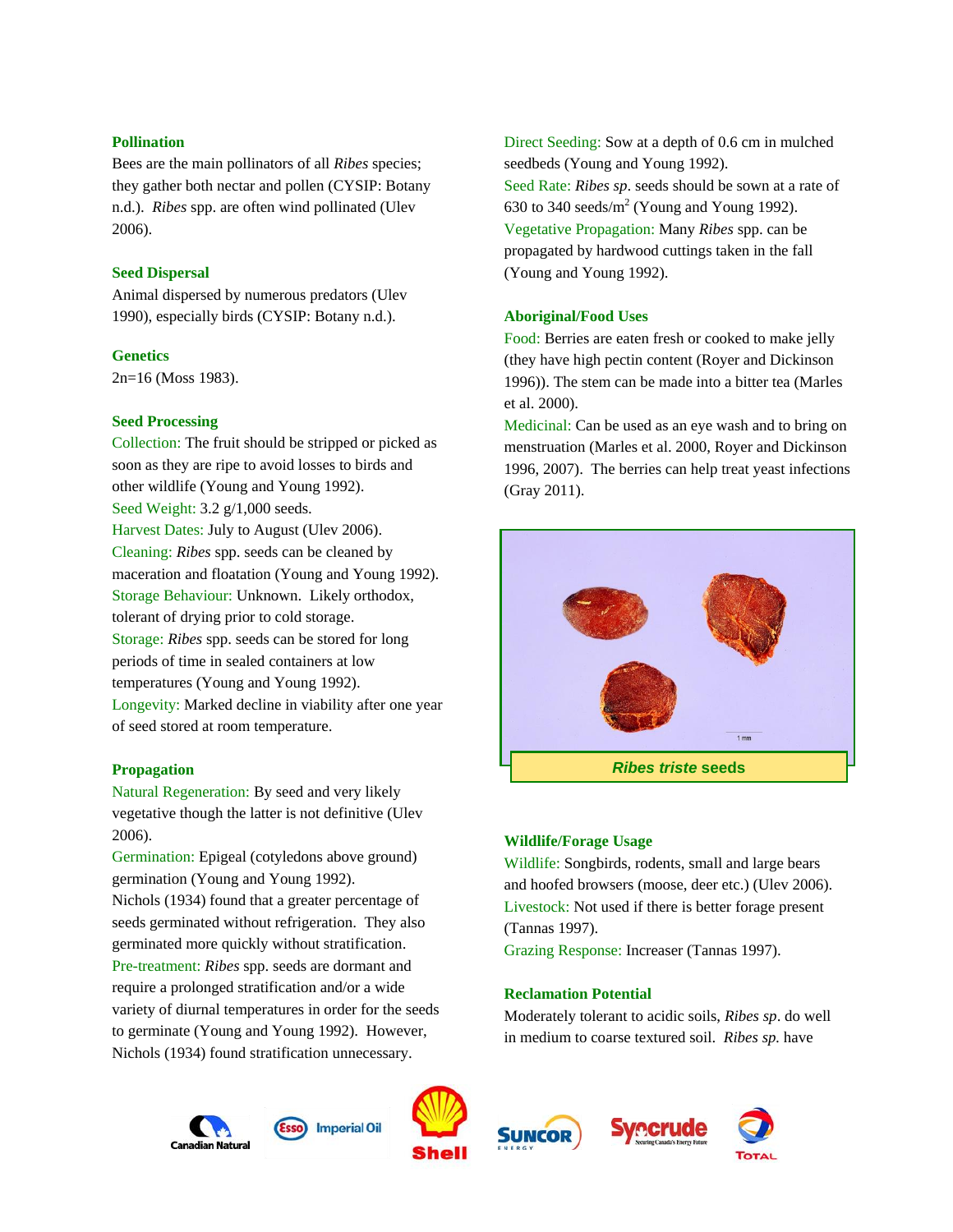been used for erosion control and to stabilize slopes (Tannas 1997, Ulev 2006).

### **Commercial Resources**

Availability: Not available commercially in Alberta, propagules must be collected from native populations. Seeds have been collected by the Oil Sands Vegetation Cooperative for use in the Athabasca oil sands region.

#### **Notes**

*Ribes triste* is listed as 83% intact (less occurrences than expected) in the Alberta oil sands region (Alberta Biodiversity Monitoring Institute 2014). *Ribes* spp*.* serve as a host and carrier of pine blister rust (Young and Young 1992).

#### **Photo Credits**

Photo 1: Courtesy of U.S. Geological Survey Department of the Interior/USGS U.S. Geological Survey 2011.

Photo 2: Tracey Slotta @ USDA-NRCS PLANTS Database.

Line Diagram: John Maywood, used by permission of Bruce Peel Special Collections, University of Alberta.

#### **References**

Alberta Biodiversity Monitoring Institute, 2014. The status of biodiversity in the oil sands region of Alberta. Alberta Biodiversity Monitoring Institute, Edmonton, Alberta. 47 pp.

[http://www.abmi.ca/FileDownloadServlet?filename=](http://www.abmi.ca/FileDownloadServlet?filename=The%20Status%20of%20Biodiversity%20in%20the%20Oil%20Sands%20Region%20of%20Alberta_2014_Supplemental%20Report.docx&dir=REPORTS_UPLOAD) [The%20Status%20of%20Biodiversity%20in%20the](http://www.abmi.ca/FileDownloadServlet?filename=The%20Status%20of%20Biodiversity%20in%20the%20Oil%20Sands%20Region%20of%20Alberta_2014_Supplemental%20Report.docx&dir=REPORTS_UPLOAD) [%20Oil%20Sands%20Region%20of%20Alberta\\_201](http://www.abmi.ca/FileDownloadServlet?filename=The%20Status%20of%20Biodiversity%20in%20the%20Oil%20Sands%20Region%20of%20Alberta_2014_Supplemental%20Report.docx&dir=REPORTS_UPLOAD) 4 Supplemental%20Report.docx&dir=REPORTS\_U [PLOAD](http://www.abmi.ca/FileDownloadServlet?filename=The%20Status%20of%20Biodiversity%20in%20the%20Oil%20Sands%20Region%20of%20Alberta_2014_Supplemental%20Report.docx&dir=REPORTS_UPLOAD) [Last accessed June 16, 2014].

CYSIP: Botany, n.d. *Ribes triste:* Wild Red Currant. IN: Central Yukon Species Inventory Project. [http://www.flora.dempstercountry.org/0.Site.Folder/S](http://www.flora.dempstercountry.org/0.Site.Folder/Species.Program/Species.php?species_id=Ribes.triste) [pecies.Program/Species.php?species\\_id=Ribes.triste](http://www.flora.dempstercountry.org/0.Site.Folder/Species.Program/Species.php?species_id=Ribes.triste)  [Last accessed October 8, 2013].

Gray, B., 2011. Currants *Ribes triste* (swamp red currant). IN: The Boreal Herbal: Wild Food and Medicine Plants of the North. Aroma Borealis Press, Whitehorse, Yukon. pp. 204-207.

Johnson, D., L. Kershaw, A. MacKinnon and J. Pojar, 1995. Plants of the Western Boreal Forest and Aspen Parkland. Lone Pine Publishing and the Canadian Forest Service. Edmonton, Alberta. 392 pp.

Marles, R.J., C. Clavelle, L. Monteleone, N. Tays and D. Burns, 2000. Aboriginal Plant Use in Canada's northwest Boreal Forest. Natural Resources Canada and Canadian Forest Service. UBC Press, Vancouver, British Columbia. 368 pp.

Moss, E.H., 1983. Flora of Alberta. A manual of flowering plants, conifers, ferns, and fern allies found growing without cultivation in the province of Alberta, Canada. 2nd edition. University of Toronto Press, Toronto Ontario. p. 345.

Nichols, G.E., 1934. The influence of exposure to winter temperatures upon seed germination in various Native American plants. Ecology 15(4): 364-373.

Royer, F. and R. Dickinson, 1996. Wild red Currant *Ribes triste* Pall. IN: Wild Flowers of Edmonton and Central Alberta. The University of Alberta Press, Edmonton, Alberta. p. 31.

Royer, F. and R. Dickinson, 2007. Plants of Alberta. Lone Pine Publishing, Edmonton, Alberta. 527 pp.

Tannas, K., 1997. Common plants of the western rangelands. Volume 1 – Grasses, grass-like species, trees and shrubs. Lethbridge Community College, Lethbridge, Alberta. 311 pp.

Ulev, E.D., 2006. *Ribes triste*. IN: Fischer, W.C. (compiler). The fire effects information system. United States Department of Agriculture, Forest